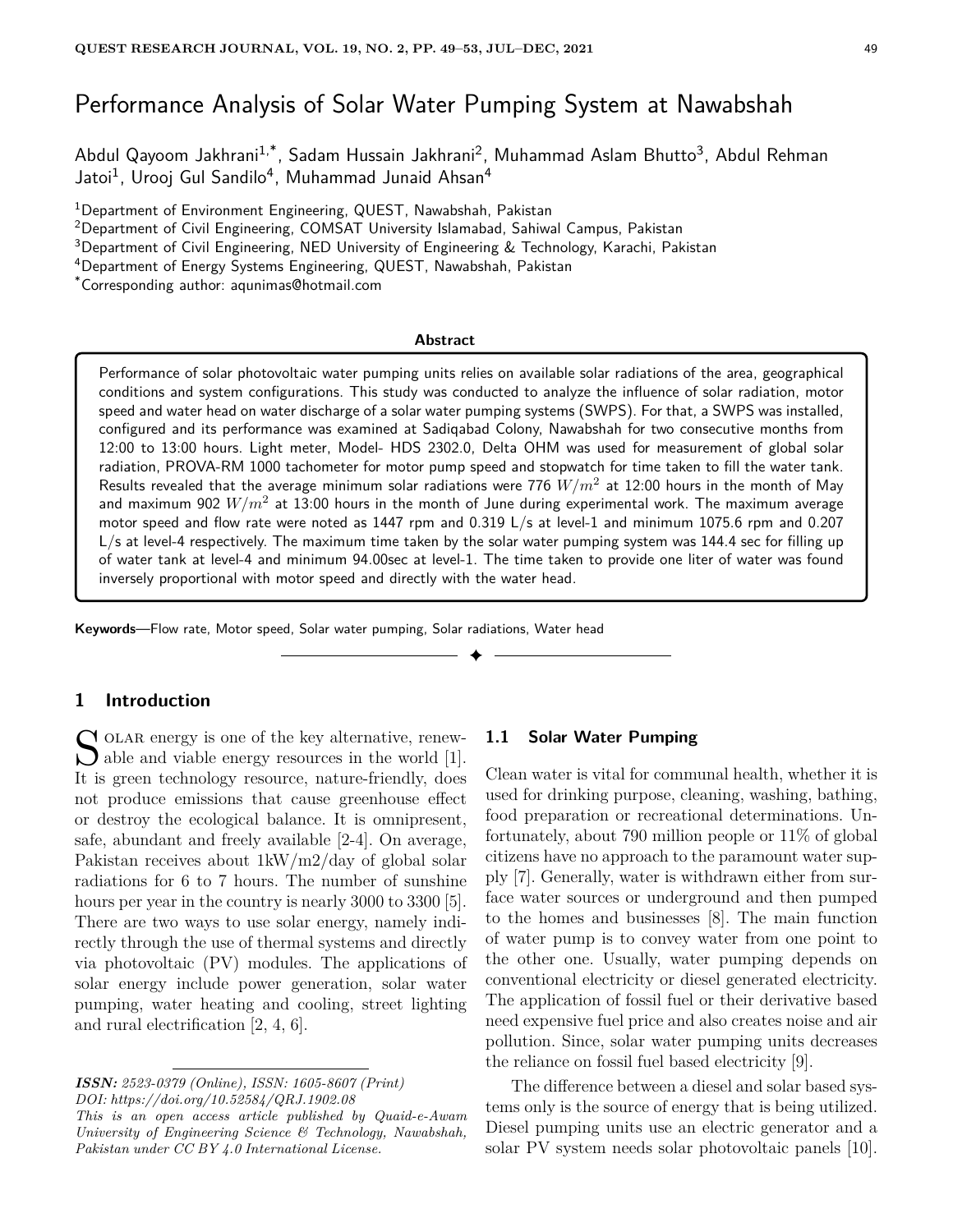The other system components remain same, such as pump, controller or inverter, power cables, water withdraw pipes and fixtures. Solar water pumping systems (SWPS) can deliver water to the isolated locations which are far from the national power transmission lines. Thus, such places rely on anthropological or animal power or on diesel engines. Moreover, the price of solar photovoltaic based units has fallen extremely in recent years. The prices for the solar panels have fallen down up to 80% [11]. Moreover, the solar modules have a life time of about 25 years, which requires almost negligible maintenance [12,13].

SWPS working on the principle of photovoltaic (PV) technology that changes solar energy into electrical en0ergy to run a direct current (DC) or alternating current (AC) motor water pumps [14]. PV panels are linked to a motor, which changes electrical energy of PV panel into mechanical energy and later into hydraulic energy by the pump.

Solar powered water pumping systems are particularly ideal for remote locations where there is no electricity or national transmission lines [15]. It consists of photovoltaic modules, charge controller, battery, electric motor, pump and well or tank etc. [16].

#### **1.2 Efficiency of Solar Water Pumping**

The efficiency of SWPS mainly depends on the flow rate of water which is mainly influenced by solar insolation and temperature of the location. Other parameters which will be taken into account for design and sizing of water pumping systems include water demand, water dynamic head (m), required water quantity to be pumped  $(m^3)$ , volume of storage tank (*m*<sup>3</sup> ), PV array energy output (*kW h*), available energy at the pump (*kW h*), pump efficiency and overall system efficiency  $(\%)$ . Total dynamic head (TDH) is sum of suction head, discharge head and frictional losses [17,18]. Hydraulic energy (*Eh*) is that part of potential energy, which is required to raise the water to discharge level [17, 18]. *Eh* (*kW h/d*) required per day to supply a volume, V of water  $(m^3)$  at TDH is given by  $[3, 19]$ :

$$
E_h = \rho \times g \times V \times TDH \tag{1}
$$

where  $\rho$  is the water density and  $q$  is the acceleration due to gravity. Solar photovoltaic array power  $(P_{PV})$ required is given by:

$$
P_{PV} = \left(\frac{E_h}{I_T \times \eta_{mp} \times F}\right) \tag{2}
$$

where;  $I_T$  is the average daily solar radiation  $(kWh/m^2$  day) incident on the plane of array, F is the array mismatch factor, *ηmp* is the efficiency of motor

pump. The amount of water pumped,  $V(m^3)$  is given by:

$$
V = \left(\frac{P_{PV} \times I_T \times_{mp \times F}}{\rho \times g \times TDH}\right) \tag{3}
$$

The efficiency of motor-pump system  $(\rho_{mp})$  is hydraulic energy output (*Eh*) divided by input energy, whereas the efficiency of PV array,  $\rho_{pv}$  (%) is given by:

$$
\eta_{PV} = \frac{P_{PV(W)}}{I_T(W/m^2) \times A_c(m^2)} \times 100\tag{4}
$$

The overall water pump efficiency is obtained as:

$$
\eta_{total} = \eta_{PV} \times \eta_{mp} \tag{5}
$$

Different analysis of solar water pumping system has been performed by different researchers, like system performance, size optimization, techniques of efficiency improvements and economic and environmental aspects. Solar water pumping systems relies on different parameters including climatic variables, location and configurations [9]. A few study has been found in literature that contains information about quantitative data that influence solar water pumping systems, but no study was found for Nawabshah region. Thus, this study was conducted to analyze the influence of weather parameters, pump speed and water head on water flow rates of a solar photovoltaic water pumping systems in Nawabshah.

## **2 Materials & Methods**

A typical solar powered pumping system was installed which consists of photovoltaic modules, direct current (DC) motor (Khilji), water pump, battery, charge controller, and discharge tank. In this study, the two monocrystalline PV modules, model AEP 36 (M) were purchased from local market in order to supply solar electric power to the battery and directly pump the water during sunny weather. A DC motor (Khilji Company) was purchased and used in this study so as to rotate the water pump and moves the water under pressure. The rated current and voltages of DC motor was 7A and 12V respectively. A super diamond company water pump was used to pump the water. A lead acid battery of OSAKA Company with a rated current of 100A and 12V and A SOGO Company solar charge controller was used in this study.

## **2.1 Instruments**

The instruments used for analysis of solar water pumping efficiency were lightmeter, tachometer and stopwatch. The amount of solar radiation was measured with the help of a light meter, Model- HDS 2302.0,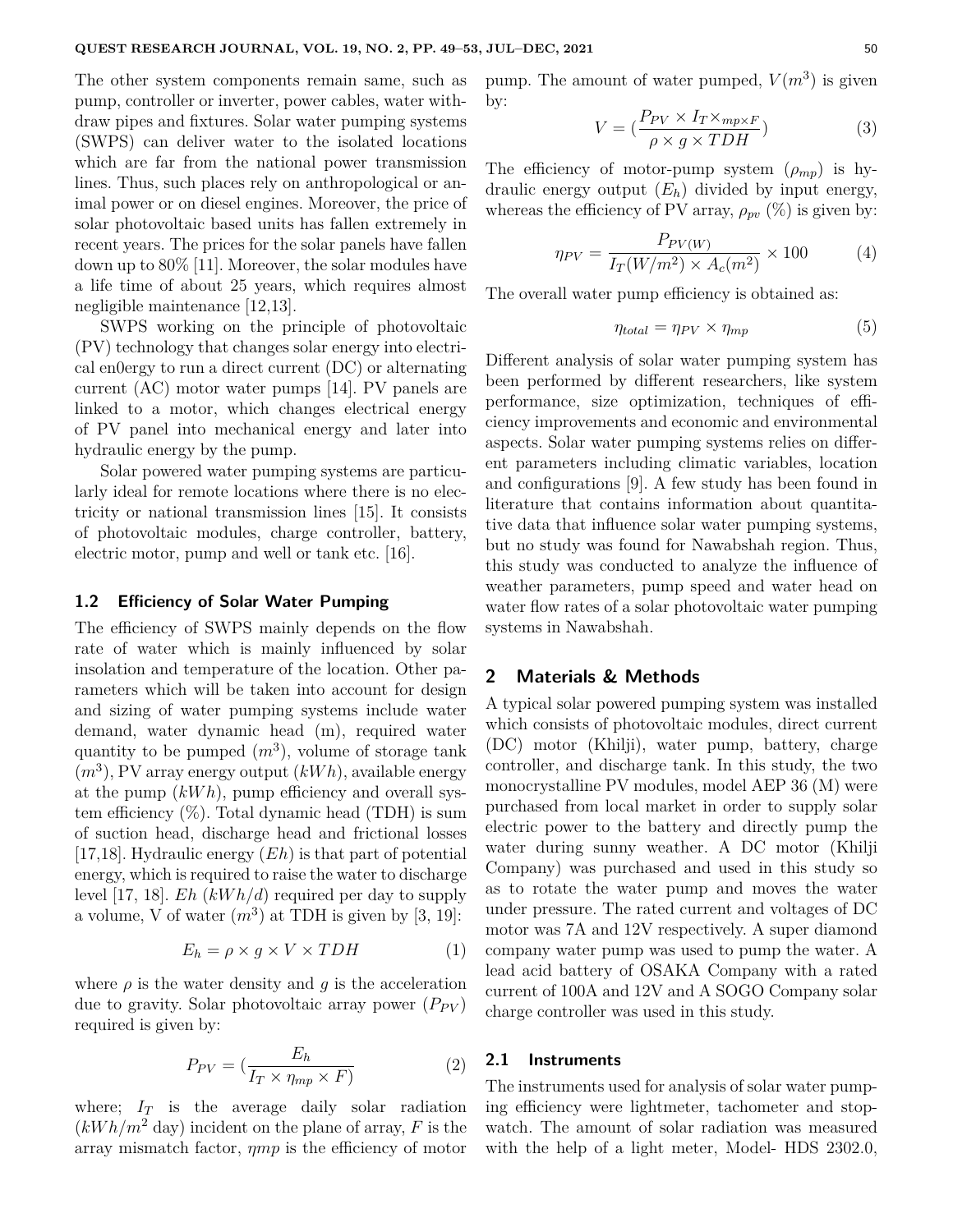

Fig. 1: Schematic diagram of installed water pumping system

Delta OHM on horizontal surface. A PROVA-RM 1000 tachometer was used to record the speed (revolution) of running motor pump and stopwatch for recording of elapsed time to fill the 30 liters capacity can. Besides that an electric switch button was used to turn ON and OFF the electric supply.

### **2.2 Experimental Setup**

Solar water pumping system was made after drilling of bore hole, placing of piping system and interconnection of different components. Water borehole drilling involved drilling and casing a hole to access groundwater. Hence, a bore was drilled in the ground to reach water table. A manual hand auger drilling process was chosen to drill a bore in the selected area. A service of an experienced and skilled borehole driller was acquired for proper drilling of bore and installation of solar water pumping system. A shallow bore (up to about 20 feet depth) was drilled by hand and put a 1 inch diameter of polyvinyl chloride (PVC) pipe in the drilled bore. The outlet of PVC pipe was connected with the positive displacement reciprocating water pump. Monocrystalline PV module was used to generate electricity and supply it to electric motor so as to run the pump. Four different levels were selected as the water head. Level-1  $(L1)$ , Level-2  $(L2)$ , Level-3  $(L3)$ and Level-4 (L4) were taken as surface level, 5 feet, 10 feet and 25 feet height (water head) respectively. At each selected level, the intensity of global solar radiation, motor pump speed (rpm), discharge time (s), and water flow rate  $(L/s)$  were measured during study period. Experimental work was conducted persistently for two months from May to June. The readings were taken from 12:00 to 13:00 hours at an interval of 20 minutes. During study period, the weather was found partially cloudy, sunny and hazy. The schematic diagram of the conducted work is shown in Figure 1.

#### **3 Results & Discussion**

The study results include solar radiation and performance parameters, like motor speed, time taken by the SWPS to fill up the 30 liters capacity can at different levels (water head) and water flow rate.

#### **3.1 Solar Radiations**

Average measured global solar radiations of both months from 12:00 hours to 13:00 levels are illustrated in Figure 2. The average values of global solar radiation in the month of May were found 823 W/m2 and for June 855 W/m2 with mean value of 839 *W/m*<sup>2</sup> . In both months, the minimum value of solar radiations was noted as 776  $W/m^2$  at 12:00 hours in the month of May and maximum 902 *W/m*<sup>2</sup> at 13:00 hours in the month of June. Since, the weather was found partially cloudy, sunny and hazy throughout analysis period.

#### **3.2 Performance of Solar Water Pumping System**

Performance of solar water pumping unit was examined by measuring motor speed (rpm), discharge time (sec) and flow rate  $(L/s)$  for two months as given in Figures 3 to 5.

Figure 3 displays the average values of motor speed. The overall maximum values of motor speed were noted as 1447 rpm at L1 and minimum 1075.6 rpm at L4. It was observed that the speed of motor was lowest due to the position of water tank at maximum height from the ground level. Figure 4 displays the overall average values of time taken for filling up of 30 liters can with waster by the pumping system. The overall maximum and minimum time was recorded as 144.4 sec at L4 and minimum 94.00 sec at L1. It was noted that the maximum average time taken for the discharge of one liter water was 4.81 sec at L4 and minimum 3.12 sec at L1. The overall maximum, minimum values and percentage difference are given in Table 1. It was found that the maximum time required for filling up of 30 liters capacity can at L4 as it was placed at the maximum height and minimum time was noted at L1 due to water tank placement at surface level with no height of water tank. Figure 5 shows the average values of flow rate of water. The maximum flow rate of water was observed as 0.319 L/s at L1 and minimum  $0.207$  L/s at L4.

The maximum and minimum water flow rates were found at L1 and L4 due to the L1 is surface level and L4. The overall average results of motor speed (rpm) and flow rate (lit/sec) of water were noted as 1270 rpm and 0.268 lit/sec respectively. It was found that the maximum time was consumed at L4 due to low flow rate of water. Thus, the time taken to provide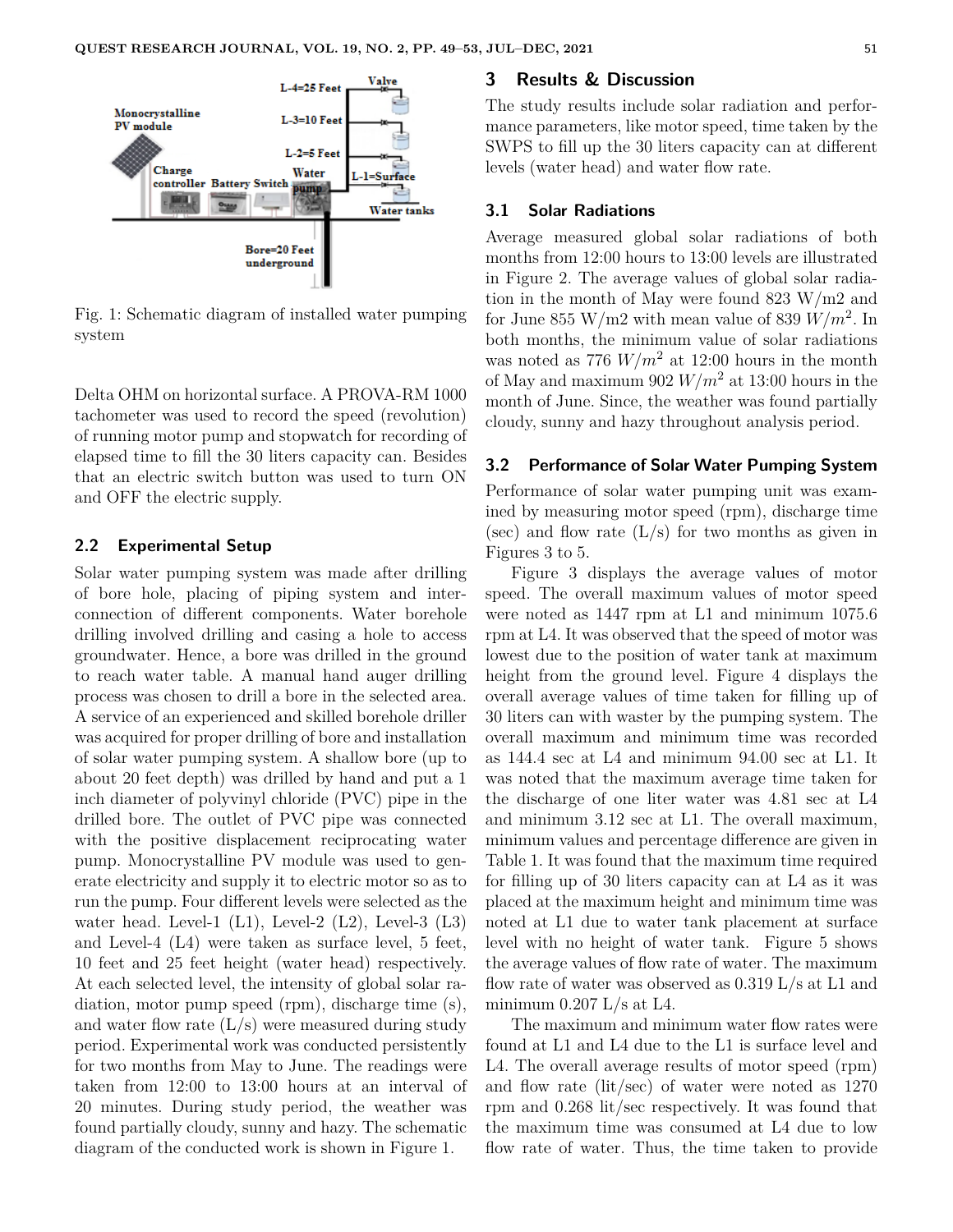

Fig. 2: Global solar radiations during experimental work



Fig. 3: Motor speed at selected levels analysis



Fig. 4: Time elapsed for filling up of water tank at selected levels



Fig. 5: Flow rate at selected levels

one liter of water was found inversely proportional with motor speed and directly with the water head. It is established from the analysis that the maximum average motor speed and flow rate were at L1 and minimum at L4, whereas, the maximum time taken by the SPVWPS for filling up of water tank with a capacity of 30 liters at L4 and minimum at L1.

It was found that the maximum time was consumed at L4 due to low flow rate of water. Thus, the time taken to provide one liter of water was found inversely proportional with motor speed and directly with the water head. It is established from the analysis that the maximum average motor speed and flow rate were at L1 and minimum at L4, whereas, the maximum time taken by the SPVWPS for filling up of water tank with a capacity of 30 liters at L4 and minimum at L1.

# **4 Conclusion**

The average values of global solar radiation were noted as 839 W/m2 during study period. Minimum solar radiations were noted as  $776 \text{ W/m}2$  at  $12:00 \text{ hours}$ in the month of May and maximum as  $902 \text{ W/m2}$ at 13:00 hours in the month of June. However, due to monsoon period, the weather was partially cloudy throughout experimental analysis. Maximum average motor speed and flow rate were noted at L1 and minimum at L4. Likewise, the maximum time taken by the solar water pumping system for filling up of 30 liters water tank at L4 and minimum at L1. The time taken to provide one liter of water was found inversely proportional with motor speed and directly with the water head.

In future, work can be extended by using centrifugal pump or rotor for the same well under the identical outdoor conditions of Nawabshah.